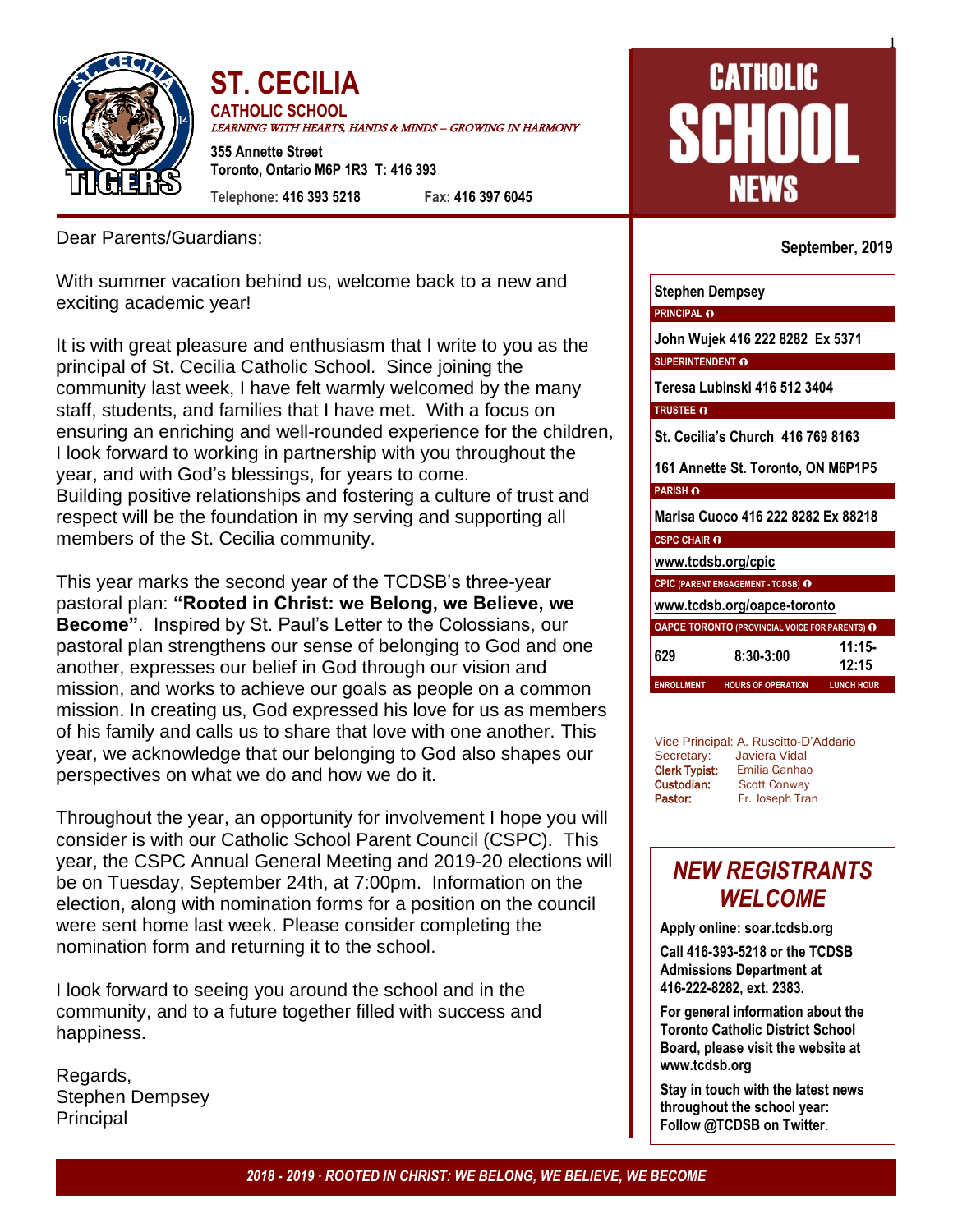## **Dress Code**

A reminder to all families that the TCDSB has a common dress code for all students (K to Grade 8) in elementary schools.

Students must wear any combination of white and navy garments (i.e., plain white or navy blue top with a plain navy blue bottom; no denim or jeans).

Students are expected to wear this attire while at school, on excursions, participating in competitions and tournaments and attending mass at St. Cecilia's Church.

> **Curriculum Night & BBQ Thursday, September 26th**



Picture Day: **Thursday, October 10th**



### **SAFE DRIVING AND RESPECTFUL PARKING**

A reminder to all that the parking lot is for staff only. Kindly park on the street when visiting the school or picking up/dropping off your child.

As well, in the interest of everyone's safety, please take extra care when driving in the school community. Respect posted speed limits, do not park "left wheels to curb," and avoid blocking neighbors' driveways, even if only for a brief moment. As well, remember the City of Toronto's Idling Control By-Law, which prohibits engine idling for longer than 60 seconds.

## **TORONTO CATHOLIC DISTRICT SCHOOL BOARD**

#### RE: STUDENT ACCIDENT INSURANCE

THE TORONTO CATHOLIC DISTRICT SCHOOL BOARD DOES NOT PROVIDE ACCIDENT INSURANCE COVERAGE FOR STUDENT INJURIES THAT OCCUR ON SCHOOL PREMISES OR DURING SCHOOL ACTIVITIES. ACCIDENTS CAN AND DO HAPPEN. SOME INJURIES INCUR MEDICAL, DENTAL OR OTHER EXPENSES THAT ARE NOT COVERED BY PROVINCIAL HEALTH CARE OR EMPLOYER GROUP PLANS. AS A PARENT OR GUARDIAN, YOU BECOME RESPONSIBLE FOR THESE EXPENSES.

We do make available the insuremykids® Protection Plan for students through Reliable Life Insurance Company. Participation in such a programme is voluntary and the costs are to be paid by the parent or guardian.

#### **[www.insuremykids.com](http://www.insuremykids.com/)**

Any questions should be directed to Reliable Life Insurance Company toll free at: **1-800-463-KIDS (5437).**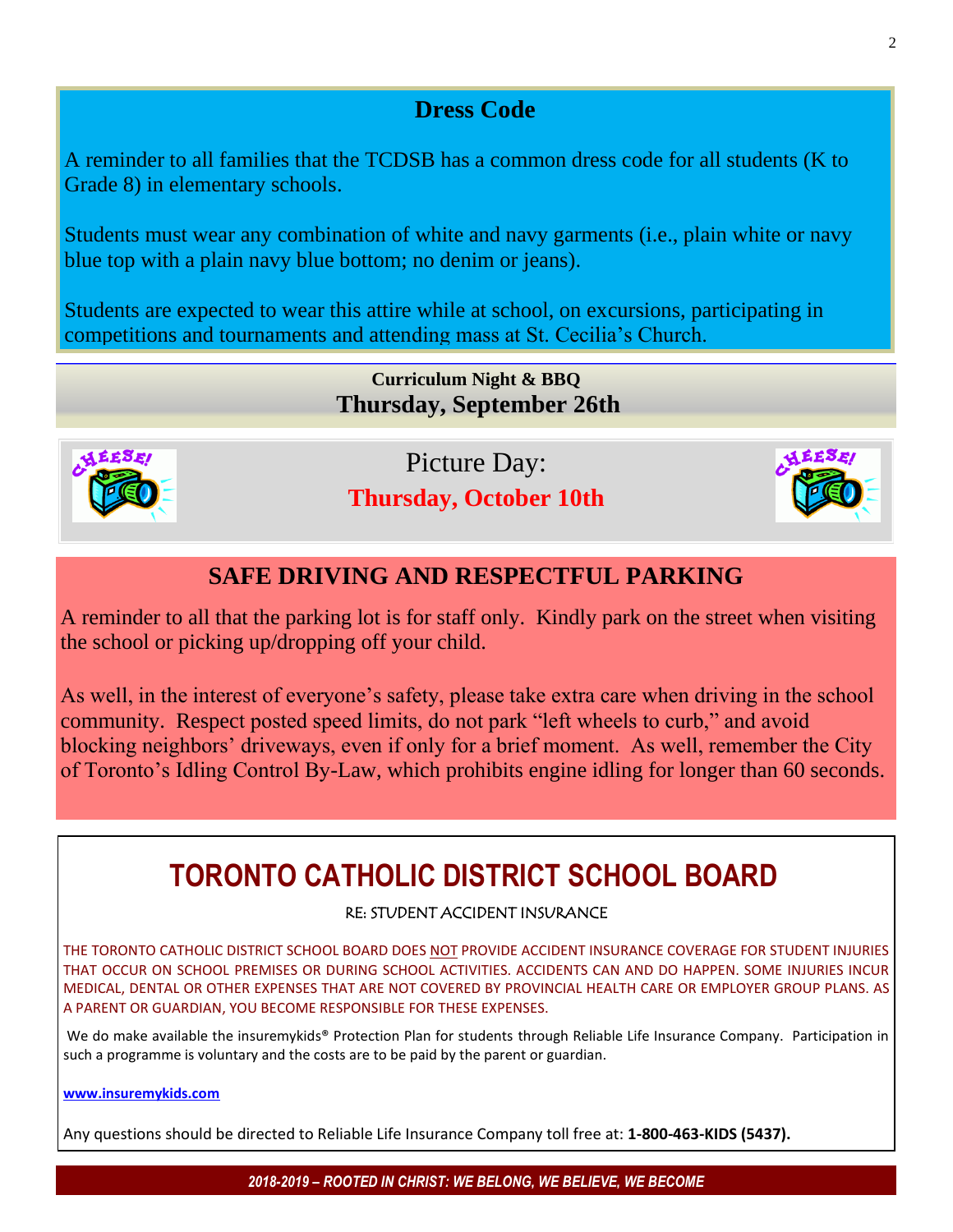

#### *TCDSB Special Services Department*

*As part of the TCDSB's goal of Fostering Student Achievement and Well Being, the Special Services department endeavours to support our special education students in achieving academic excellence and meeting the Ontario Catholic Graduate School Expectations. The department offers a variety of supports to students based on their need(s) and/or identification(s). For further information please visit the Special Services departmentlink:* 

#### *[https://www.tcdsb.org/ProgramsServices](https://www.tcdsb.org/ProgramsServices/SpecialEducation/Pages/default.aspx) [/SpecialEducation/Pages/default.aspx](https://www.tcdsb.org/ProgramsServices/SpecialEducation/Pages/default.aspx)*

Parents/caregivers are reminded that if they require support in accessing the Special Services department link, they may ask the school principal for assistance. Alternately, for families who require access to a computer to visit the site, they may access an electronic device through the Toronto Public Library.

#### **Message from CSPC**

Welcome back to all of our returning families and a special welcome to all of our JK students and new families. We hope you had a fun and restful summer and are looking forward to connecting with our St. Cecilia families and staff community as the school year starts. September is a very busy month and here are some of the highlights:

#### **Activity Fee**

You have received a notice home about our Activity Fee. It is the *only* monetary "ask" we make throughout the year and as our main fundraiser it supports everything we do: *augment student programming, beautify our grounds, support graduation and sacramental events, equip sports teams, support clubs and provide for staff classroom needs, and much, much more!* It is the same pricing as last year. It is easy and preferable to pay via "**School Cash Online** " - our online system. Please see further below for a quick recap:

#### **Welcome Back BBQ - Curriculum Night**

This yearly event is put on by CSPC and will be combined with Curriculum Night on *September 26th, 2019 -* please save the date! A great opportunity to enjoy a free BBQ dinner and connect with St Cecilia families, meet our new principal and meet the teachers!